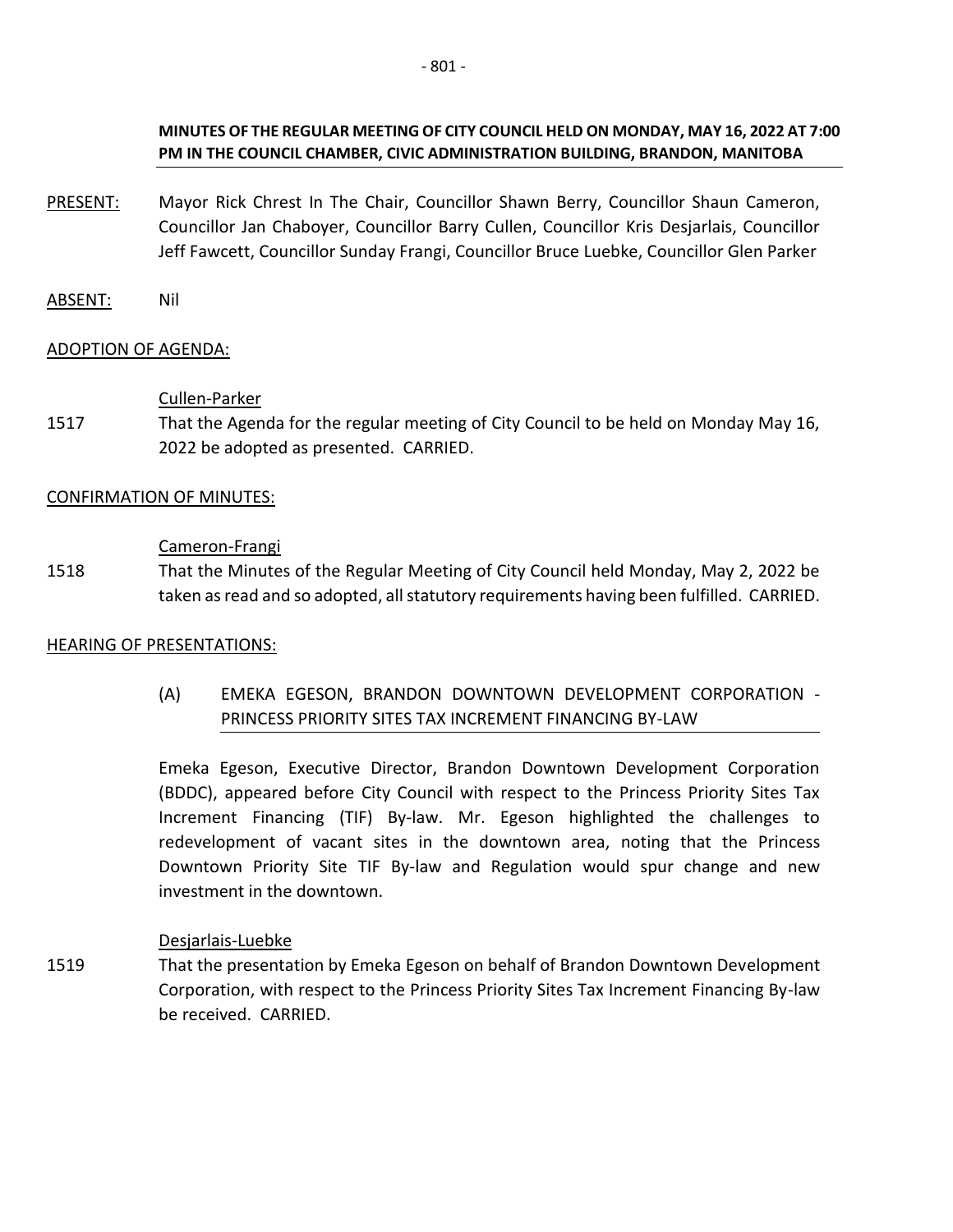(B) KIM LONGSTREET, BRANDON HARM REDUCTION NETWORK - PRIVATE MEMBERS BILL 217 - THE FATALITY INQUIRIES AMENDMENT ACT (OVERDOSE DEATH REPORTING)

Kim Longstreet, on behalf of the Brandon Harm Reduction Network, appeared before City Council with respect to Private Members Bill 217, The Fatality Inquiries Amendment Act, and Bill 216 a Health-Based Approach to Substance Use Act. Ms. Longstreet indicated the enactment of Bill 217 would require the province to publish in a timely fashion the number and type of drug overdose deaths on a government website. Bill 216 would reform the drug policy to decriminalize simple possession of drugs, and implement a health-based National Strategy for providing access to a regulated safer supply of drugs and expand trauma-informed treatment, recovery, and harm reduction services.

Ms. Longstreet provided information on the services and supplies of the Brandon Harm Reduction Network. She concluded by asking City Council to support the enactment of Bill 217 and 216.

### Desjarlais-Cameron

1520 That the presentation by Kim Longstreet on behalf of the Brandon Harm Reduction Network with respect to Private Members Bill 217, The Fatality Inquiries Amendment Act, be received. CARRIED.

### COMMUNITY COMMENTS/FEEDBACK:

Nil

### HEARING OF DELEGATIONS:

### (A) DARRYL WOLSKI, FOOD TRUCK WARZ - BLANKET LICENSING OF VENDORS

Darryl Wolski appeared before City Council with respect to blanket licensing of vendors for Food Truck Warz. Mr. Wolski spoke to issues with food truck vendors obtaining individual business licenses prior to the event. He proposed consideration of a blanket business license for the event organizers of Food Truck Warz that would include all food truck vendors for this event to be held September 2022.

#### Luebke-Parker

1521 That the presentation by Darryl Wolski with respect to blanket licensing of vendors for Food Truck Warz be received;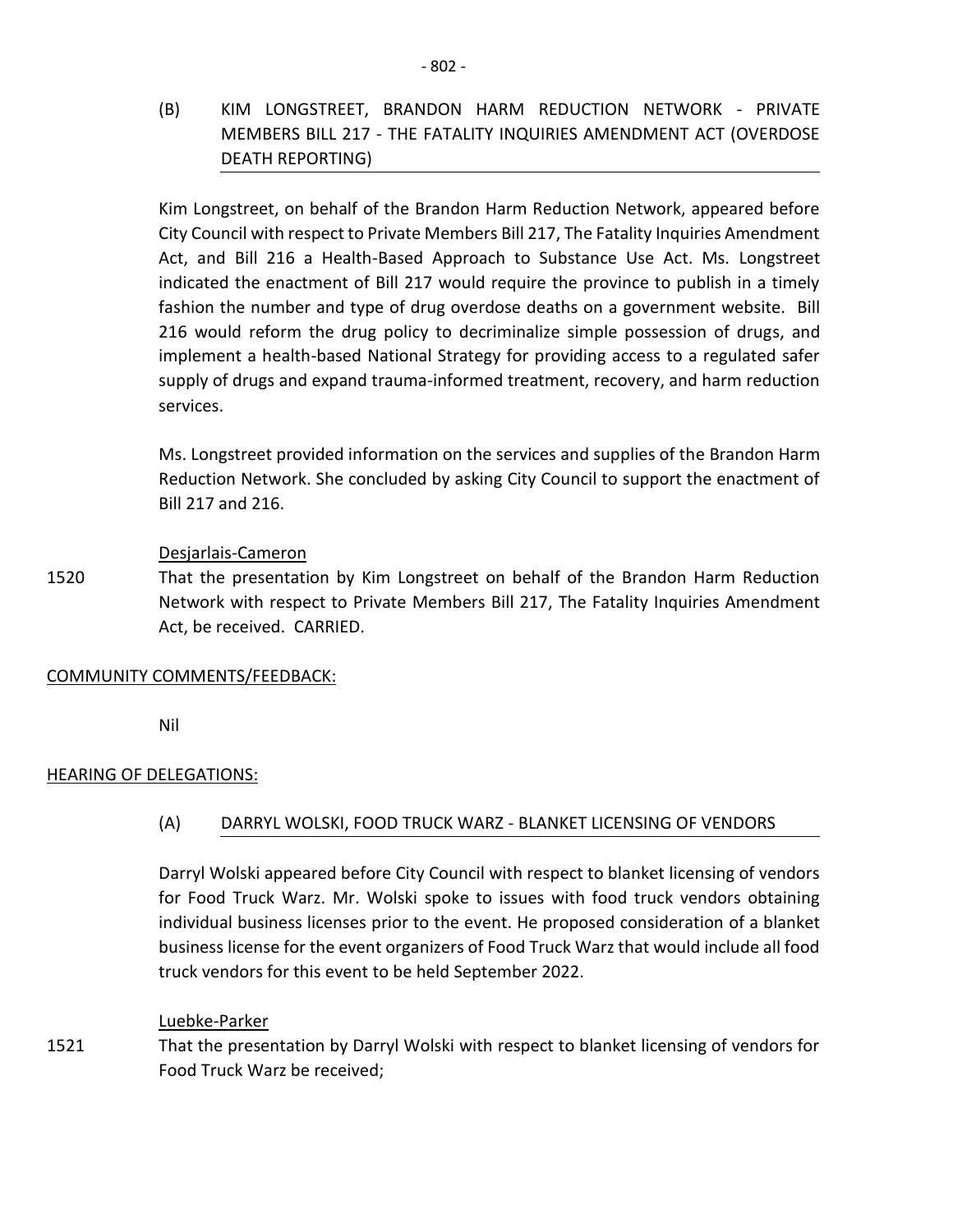and further, that Administration investigate the implementation of blanket license for special events and report back to City Council. CARRIED.

# (B) JULIA KRYKAVSKA AND TATYANA MORLEY, UKRAINIAN-CANADIAN ASSOCIATION TRYZUB - ASSISTANCE TO UKRAINIAN REFUGEES

Julia Krykavska and Tatyana Morley on behalf of the Ukrainian-Canadian Association (UCA) TRYZUB, appeared before City Council with respect to assistance to Ukrainian Refugees coming to Brandon. Ms. Krykavska indicated UCA TRYZUB was working with local authorities and immigration services in order to arrange financial assistance with the initial settlement expenses for Ukrainian families arriving in Brandon and the Westman area.

Ms. Morley requested City Council's consideration of providing any assistance with settlement costs such as transportation, accommodation and medical costs. She concluded by thanking Council for the opportunity to present on this important matter.

### Cameron-Desjarlais

1522 That the presentation from Julia Krykavska and Tatyana Morley on behalf of the Ukrainian-Canadian Association Tryzub with respect to assistance to Ukrainian Refugees coming to Brandon be received;

> and further, that Administration provide a report back to City Council on opportunities to assist Tryzub in their efforts. CARRIED.

#### PUBLIC HEARINGS:

Nil

### COMMUNICATIONS & PETITIONS:

Nil

### COMMITTEE REPORTS:

| (A) | <b>COMMITTEE OF THE WHOLE</b> | VERBAL | MAY 16, 2022 |
|-----|-------------------------------|--------|--------------|
|     |                               |        |              |

The City Clerk advised that City Council had met in a closed Committee of the Whole meeting earlier in the evening to consider a report from the Director of Planning and Buildings with respect to the sale of the Princess Downtown Priority Site whereby a recommendation was made by Councillor Desjarlais and agreed upon by City Council.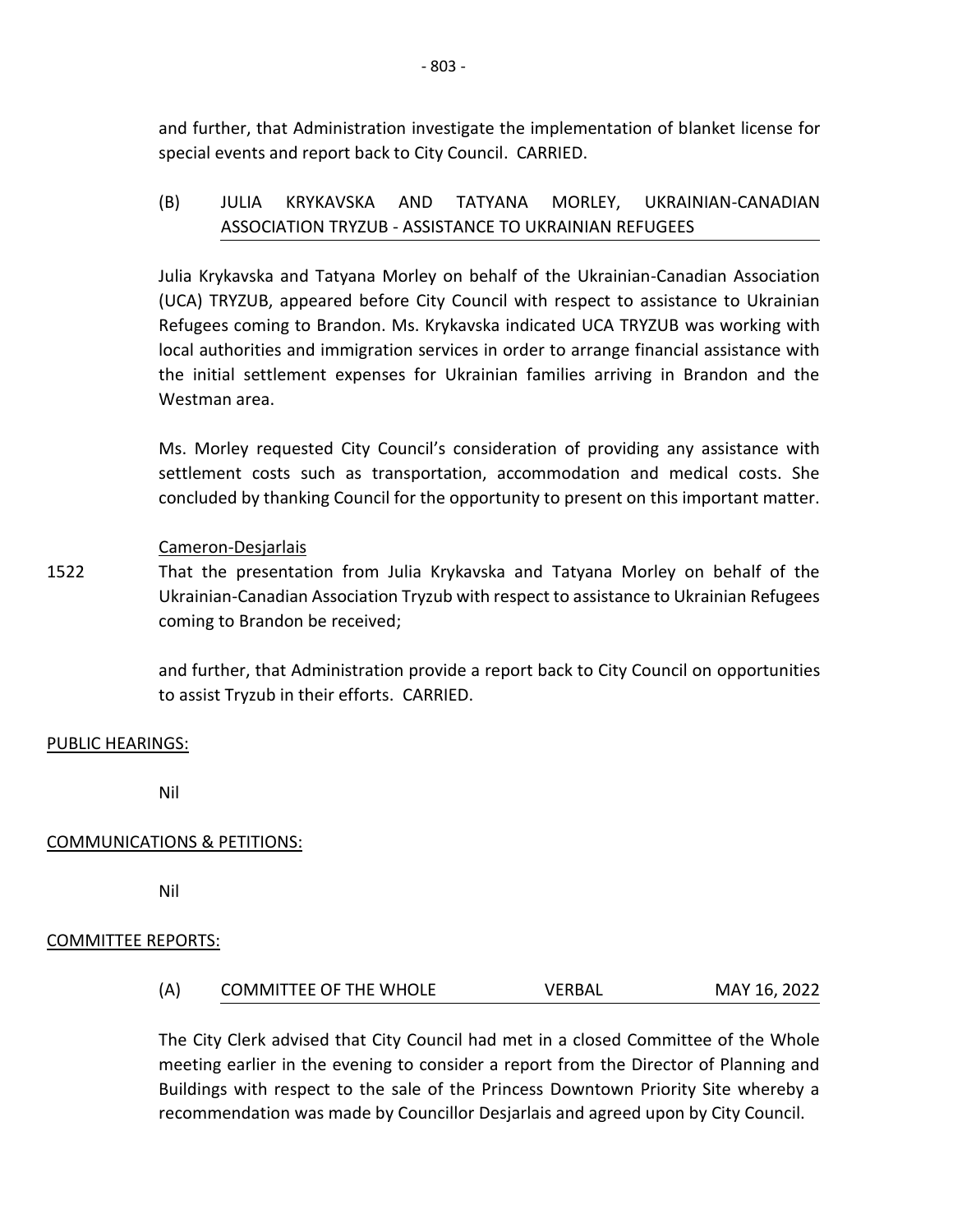Luebke-Cullen

1523 That the verbal report of the Committee of the Whole meeting of City Council held May 16, 2022 with respect to a property matter be received. CARRIED.

Desjarlais-Luebke

1524 That the City owned lands as part of the Princess Development Site (Lots 1/10 and 28/40 Block 60, Plan 2) be offered for sale for the purchase price of \$1, subject to the purchaser executing an offer and option agreement with the City of Brandon as per the terms setforth in the Land Transaction Policy & Procedure No. 1025 and the supplementary site specific conditions in Regulation SITESREG-01 under the Downtown Tax Increment Financing By-law No. 7322;

> and further, that Administration be authorized to execute the associated agreements required to protect the City's interests in accordance with any procedures, policies, bylaws and Acts. CARRIED.

| (B) | PERSONNEL COMMITTEE | MAY 9, 2022 |
|-----|---------------------|-------------|

City Council considered a report from the Personnel Committee meetings held May 9, 2022. Ms. Linda Poole, Director of Human Resources presented a summary of negotiation and settlement agreement with the Brandon Paramedics and Firefighter Association Local 803. She also presented a summary of negotiation and settlement agreement with the Amalgamated Transit Union Local 1505.

Chaboyer-Cullen

1525 That the report of the Personnel Committee dated May 9, 2022 be received. CARRIED.

# Desjarlais-Chaboyer

1526 That the City of Brandon enter into a two (2) year agreement with the Brandon Professional Firefighters'/Paramedics' Association Local 803, (E911/Police Operator-Dispatcher Division) for the period January 1, 2022 to December 31, 2023 as per the Memorandum of Settlement whereby general wages shall be increased as follows:

> o January 1, 2022 - 1.25% o July 1, 2022 - 1.25% o January 1, 2023 – 1.25% o July 1, 2023 – 1.25% CARRIED.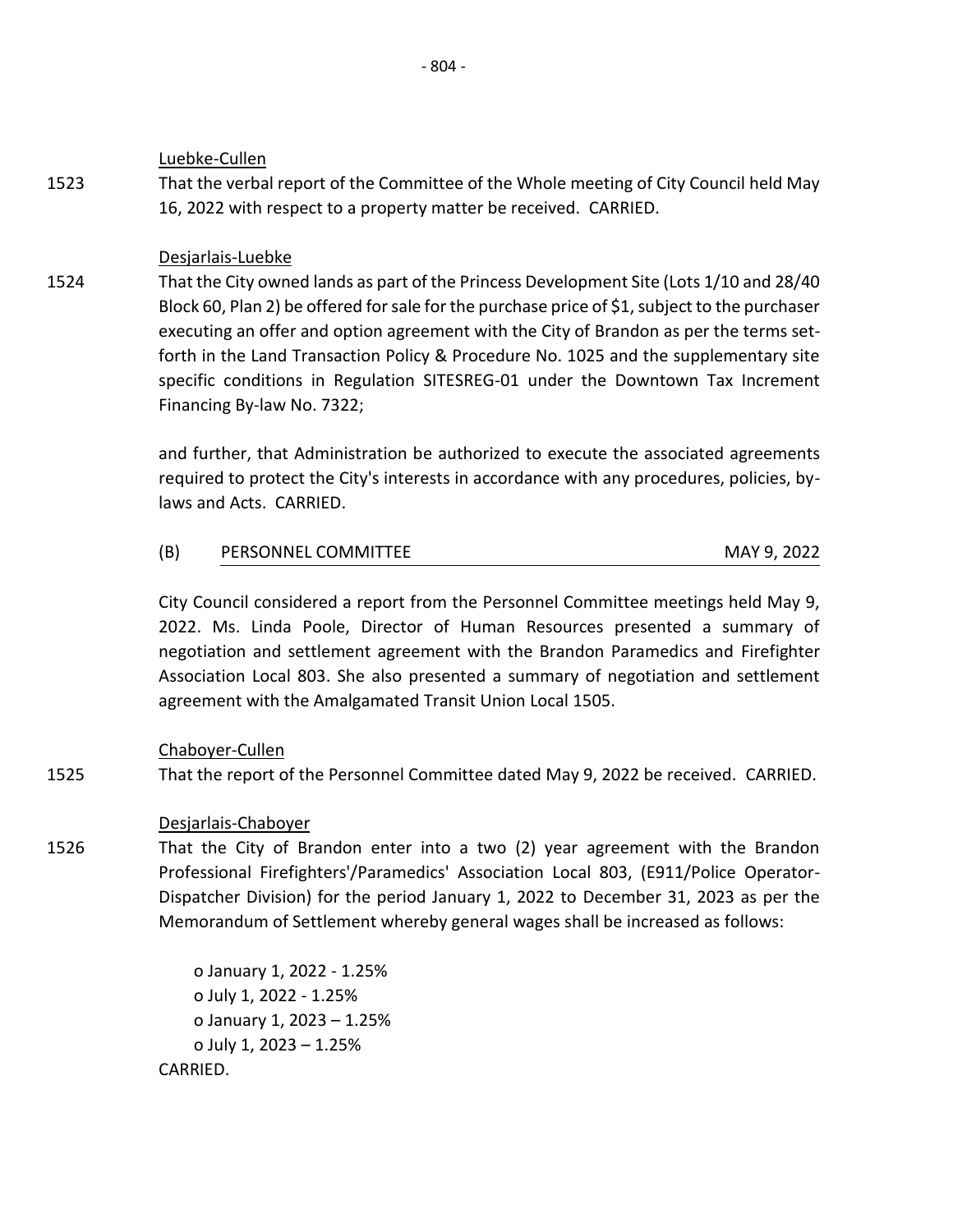#### Cullen-Chaboyer

1527

1528

That the City of Brandon enter into a three (3) year agreement with the Amalgamated Transit Union Local 1505 for the period January 1, 2022 to December 31, 2024 as per the Memorandum of Settlement whereby general wages shall be increased as follows:

o January 1, 2022 - 1.5% o January 1, 2023 - 1.5% o January 1, 2024 – 1.75% CARRIED.

| (C) | POVERTY COMMITTEE | VERBAL | MAY 16, 2022 |
|-----|-------------------|--------|--------------|
|-----|-------------------|--------|--------------|

Councillor Luebke provided a verbal report of the Poverty Committee held on May 11, 2022. He noted Hope Switzer from the Brandon Neighbourhood Renewal Corporation shared information and updates on the Downtown Ambassadors program, the closure of the Everyone Eats program, Huddle the new youth wellness hub located at  $7<sup>th</sup>$  Street and Rosser Avenue, and Housing Day held in Winnipeg.

# (D) BRANDON MUNICIPAL HERITAGE ADVISORY COMMITTEE VERBAL MAY 16, 2022

Councillor Cameron provided a verbal report from the meeting of the Brandon Municipal Heritage Advisory Committee (BMHAC) held on May 11, 2022. He noted Doors Open Brandon would take place from July 15 - 17, 2022. Councillor Cameron advised that BMHAC was looking into the relaunch of the Municipal Heritage Incentive Program and the Municipal Heritage Site Plaques program.

Councillor Cameron concluded by announcing Matthew May as appointed community co-chair of BMHAC.

#### Desjarlais-Luebke

That the reports of the Poverty Committee and the Brandon Municipal Heritage Advisory Committee be received. CARRIED.

| (E) | DOWNTOWN WELLNESS AND SAFETY TASK FORCE |              |
|-----|-----------------------------------------|--------------|
|     | VERBAL                                  | MAY 16, 2022 |

Tim Silversides, Chair of the Downtown Wellness and Safety Task Force (DWSTF) provided a verbal report on the DWSTF. Mr. Silversides provided an overview of the educational sessions held with service providers, the business community, police, security, planning and economic development resulting in the first twelve recommendations being presented to City Council.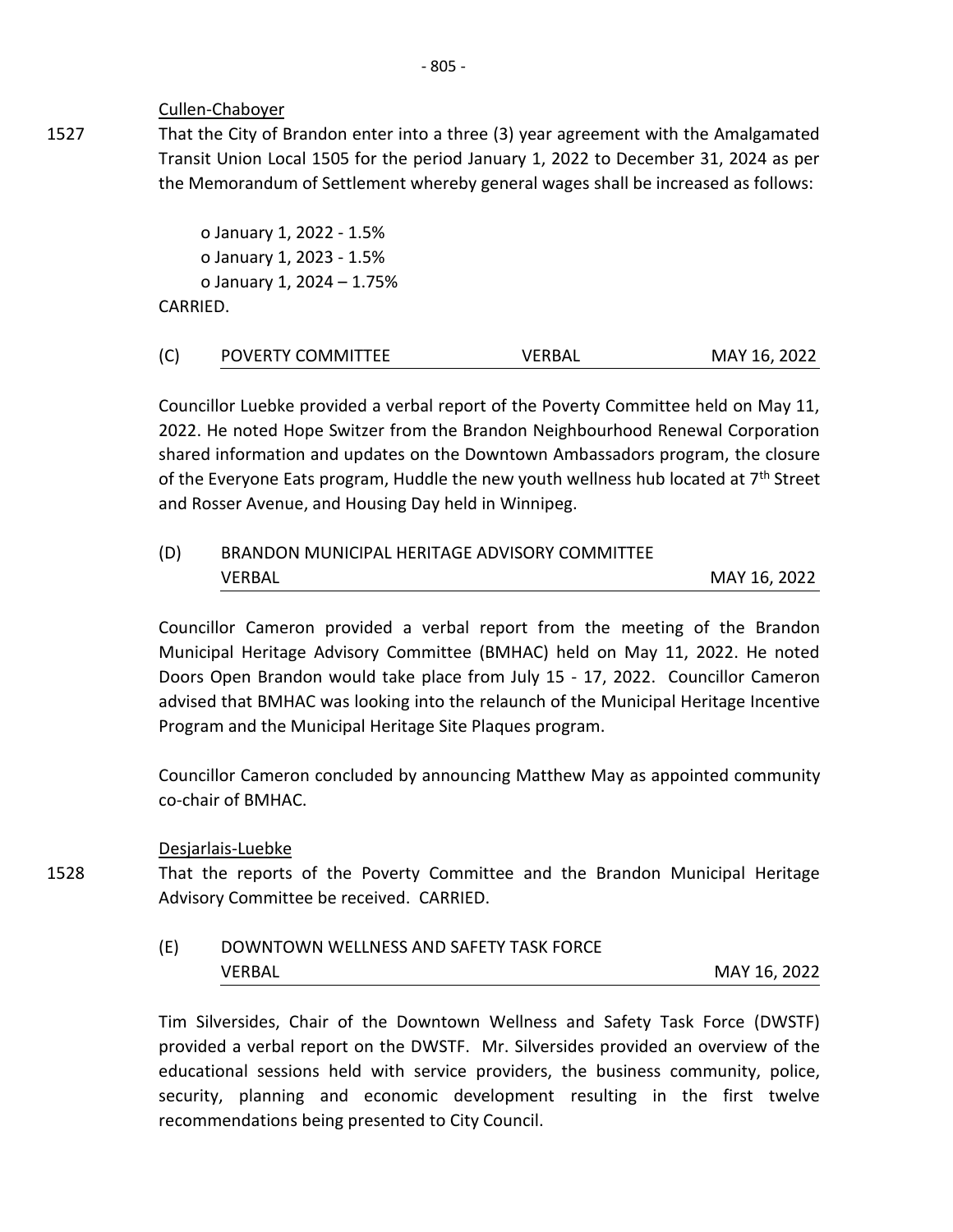Mr. Silversides concluded by stating the focus of the DWSTF was now on long term solutions which would either require partnerships with local service providers, the downtown business community, or the other two levels of government. He indicated these long term solutions would be presented to Council later in the year.

Desjarlais-Cameron

1529 That the report of the Downtown Wellness and Safety Task Force be received. CARRIED.

### ENQUIRIES:

### (282) UPDATE ON TREE REMOVAL/REPLACEMENT

Councillor Desjarlais referred to the recent removal of nine mature trees along 15th and 17th Streets between Lorne and Louise Avenues. He enquired when those trees were expected to be replaced, and further, the number of trees expected to be planted versus the number of trees removed from the canopy this year.

At the request of His Worship the Mayor, the City Manager responded that the trees in the area of 15th and 17th Streets and Lorne and Louise Avenues were scheduled to be replaced next year. He explained that the trees were removed for safety reasons as they had severely declined and posed a risk of falling during high winds. Mr. Bowles advised that, inclusive of 175 root ball trees to be planted in the new developments, a total of 435 trees were to be planted this year, with 189 removed in 2021 and 45 removed to date in 2022.

Further to this issue, Councillor Desjarlais enquired if residents were allowed to plant trees on city property providing they received approval from the Parks Department. He also noted that a number of trees planted in previous years had died due to a lack of moisture and enquired whose responsibility it was to water new trees.

His Worship the Mayor agreed to take this matter under advisement.

#### (283) PARKING CONCERNS AROUND VALLEYVIEW SCHOOL

Councillor Cameron advised that he had received complaints from area residents with respect to staff from Valleyview School taking up all the street parking on Whitehead Crescent and Noonan Drive. He noted that the parking lot on the north side appeared half empty much of the time and enquired if Brandon School Division could be contacted to discuss potential solutions for staff parking other than on the streets.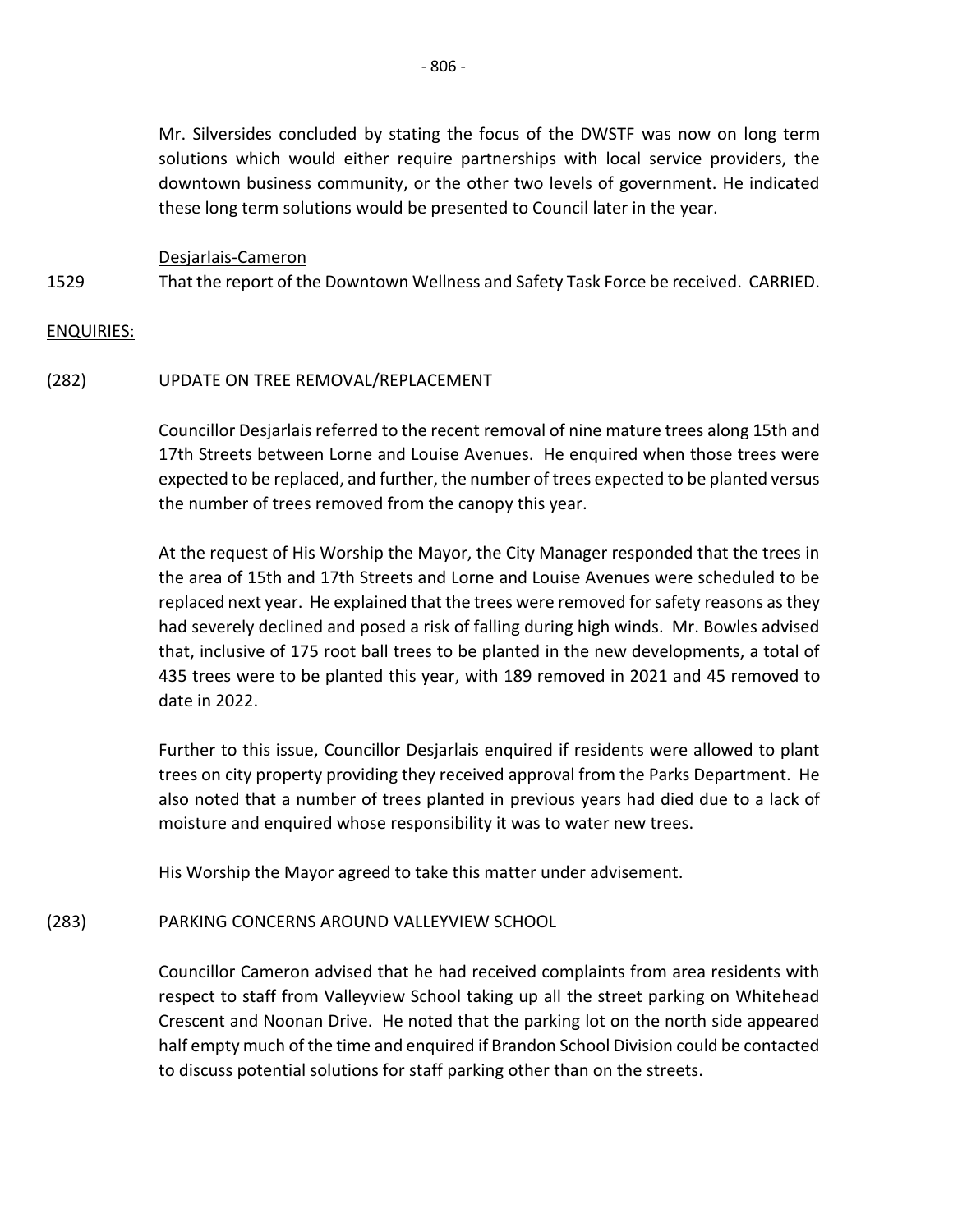At the request of His Worship the Mayor, the City Manager responded that, although street parking was not reserved for any one resident or neighborhood specifically, this issue would be discussed with the Brandon School Division and every effort made to find a solution that satisfied both school staff and area residents.

### (284) UPDATE ON AMENDMENTS TO NUISANCE BY-LAW

Councillor Cameron requested an update on the timeline for the proposed changes to the Nuisance By-law.

At the request of His Worship the Mayor, the City Manager responded that an external legal opinion had been sought with respect to the options and course of action in order for the City of Brandon to carry out enforcement under the Nuisance By-law. He confirmed that two conflicting opinions had been received regarding enforcement options with a report on same expected to be submitted to City Council by early June.

The City Manager confirmed that the regulation of suppression of nuisances and maintenance of property was provided for in the Community Standards By-law which was currently under review. He advised that a change in leadership at Brandon Police Service had delayed completion of the new by-law, however, same was now complete and same was expected to be presented to City Council prior to the end of June.

### (285) CONDITION OF BACKLANE SOUTH OF MCDONALD AVENUE

Councillor Cameron advised that due to construction in the area of 34th Street, the back lane south of McDonald Avenue was in poor condition. He enquired when work to repair that lane was expected to take place.

At the request of His Worship the Mayor, the City Manager responded that drainage work in the area was expected to be completed in June, following which a plan for resurfacing the lane would be developed. Mr. Bowles confirmed that the condo board would be consulted on this plan to ensure positive drainage away from the building could be maintained.

### (286) MILLING AND PAVING WORK TO BE DONE IN 2022

Councillor Berry enquired if a list of the streets scheduled for milling and paving this construction season could be provided. He referred to the recent announcement by the Province of Manitoba with respect to extra funds allocated to cities for road repairs and enquired if extra milling and paving work on certain streets could be considered with these expected extra funds.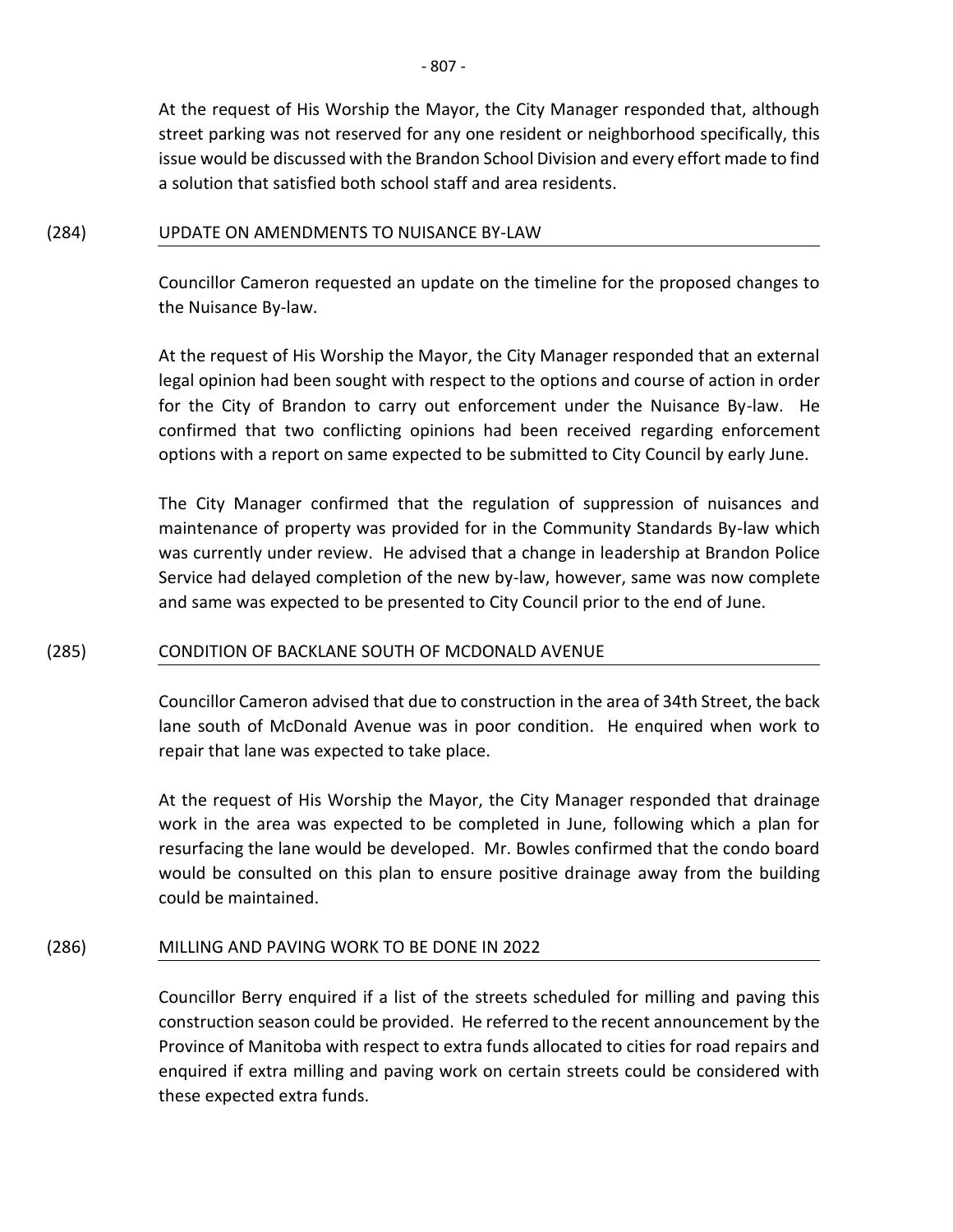At the request of His Worship the Mayor, the City Manager responded that a comprehensive pavement preservation for 2022 was currently being planned with a full list of all projects, inclusive of milling and paving, to be provided to City Council later this week.

With respect to the Provincial funding announcement, the City Manager responded that additional funding of approximately \$500,000 was expected, however, the criteria set by the Province for spending these funds was not available at this time. He confirmed that the Engineering Services and Operations Department planned to meet in the coming weeks to discuss the various options for improving the overall road network in 2022 and agreed to keep City Council apprised of the planned improvements.

### (287) PLAN FOR PARKDALE PARK

Councillor Berry requested an update on the plans for Parkdale Park, inclusive of a potential replacement structure, following the demolition of the wooden play structure.

At the request of His Worship the Mayor, the City Manager responded that the structure had been removed due to safety concerns with no replacement other than the border around the sandbox and fresh sand planned at this time.

#### (288) FOLLOW UP TO ENQUIRY ON DREDGING OF WILLOWDALE DITCH

Councillor Berry referred to a previous enquiry whereby he had requested an update on the status of the tender for drainage of the Willowdale Ditch and noted he had not yet received a response. He noted that funds had been added in the 2022 Budget for dredging work to be completed on the Willowdale Ditch and requested an update on the status of this planned work.

At the request of His Worship the Mayor, the City Manager responded that the Underground Utilities Department had reviewed the concern and a complete update and report on the Willowdale Ditch maintenance and long-term strategy would be provided in a report to City Council by May 19, 2022. He noted that the plan was to focus additional funds on improved grass cutting maintenance, grade improvements, and a long-term water modeling/study to better understand the capacity and impacts of rain events.

Further to this issue, Councillor Berry noted that his initial enquiry had been with respect to the issuance of the tender for the project to be completed in 2022 as approved by City Council. He requested clarification on the status of the project and the planned usage of the funds allocated in the 2022 City of Brandon Budget.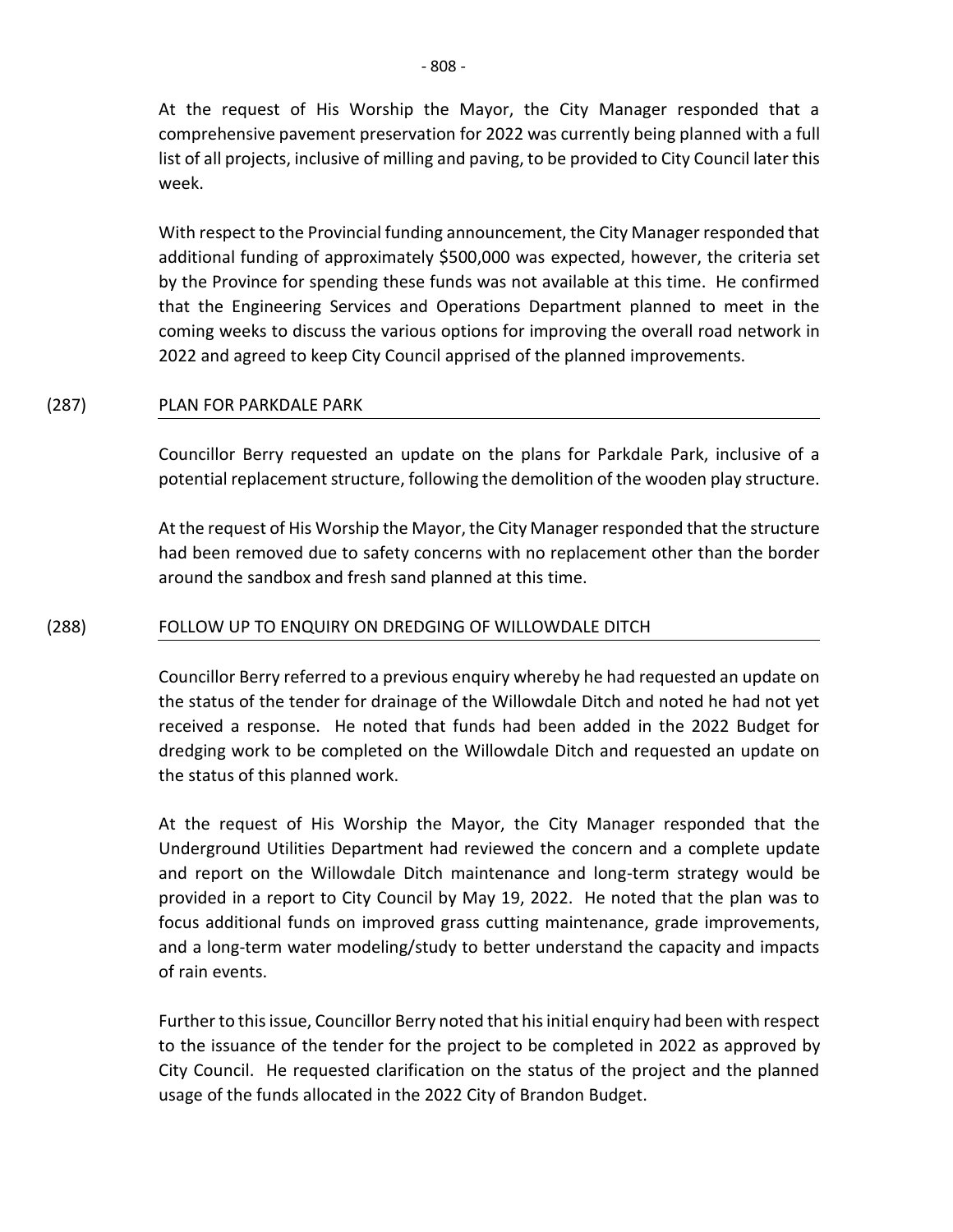His Worship the Mayor agreed to take this matter under advisement.

#### ANNOUNCEMENTS:

### RECONCILLIATION TEACHING - TIM O'LOAN

Councillor Luebke announced that earlier today, members of City Council along with City of Brandon staff had attended a presentation by Mr. Tim O'Loan, former advisor to the Honourable Murray Sinclair, Chair of the Truth and Reconciliation Commission hosted by the Brandon Urban Aboriginal Peoples' Council. He noted that he found this presentation very moving and encouraged others to take part in the upcoming session. He added that Mr. O'Loan would be sharing this same presentation at a public gathering at 205 College Avenue on Friday, May 20, 2022 with stew and bannock served prior to the presentation starting at 7:00 p.m.

### ARBOR DAY ACTIVITIES - JUNE 4, 2022 AT KEYSTONE CENTRE

Councillor Luebke invited everyone to attend Arbor Day to be held on June 4, 2022 from 10:00 a.m. to 2:00 p.m. on the grounds of the Keystone Centre. He noted that many activities, including a free tree give-away, were planned for the day.

### YARD SALE FUNDRAISER - VALLEYVIEW SCHOOL

Councillor Cameron announced that Valleyview School was hosting a yard sale fundraiser on May 28, 2022 from 10:00 a.m. to 2:00 p.m. and donations were being collected. He referred anyone looking for further information to the Valleyview Centennial School Facebook page.

### LONG SERVICE AND RECOGNITION AWARDS - BRANDON POLICE SERVICE

Councillor Cameron announced that he and His Worship Mayor Chrest had attended the Brandon Police Service Long Service and Recognition Awards held May 16, 2022 at the Brandon Police Service. Councillor Cameron noted that 18 BPS Members were recognized for their 20+ Years of Service, inclusive of Chief Wayne Balcaen with 30+ years and Inspector Marc Alain with 40+ years.

His Worship Mayor Chrest added that he had been pleased to attend the ceremony where commendations, citizen recognitions and an award to a BPS Officer by Mothers Against Drunk Drivers had been presented.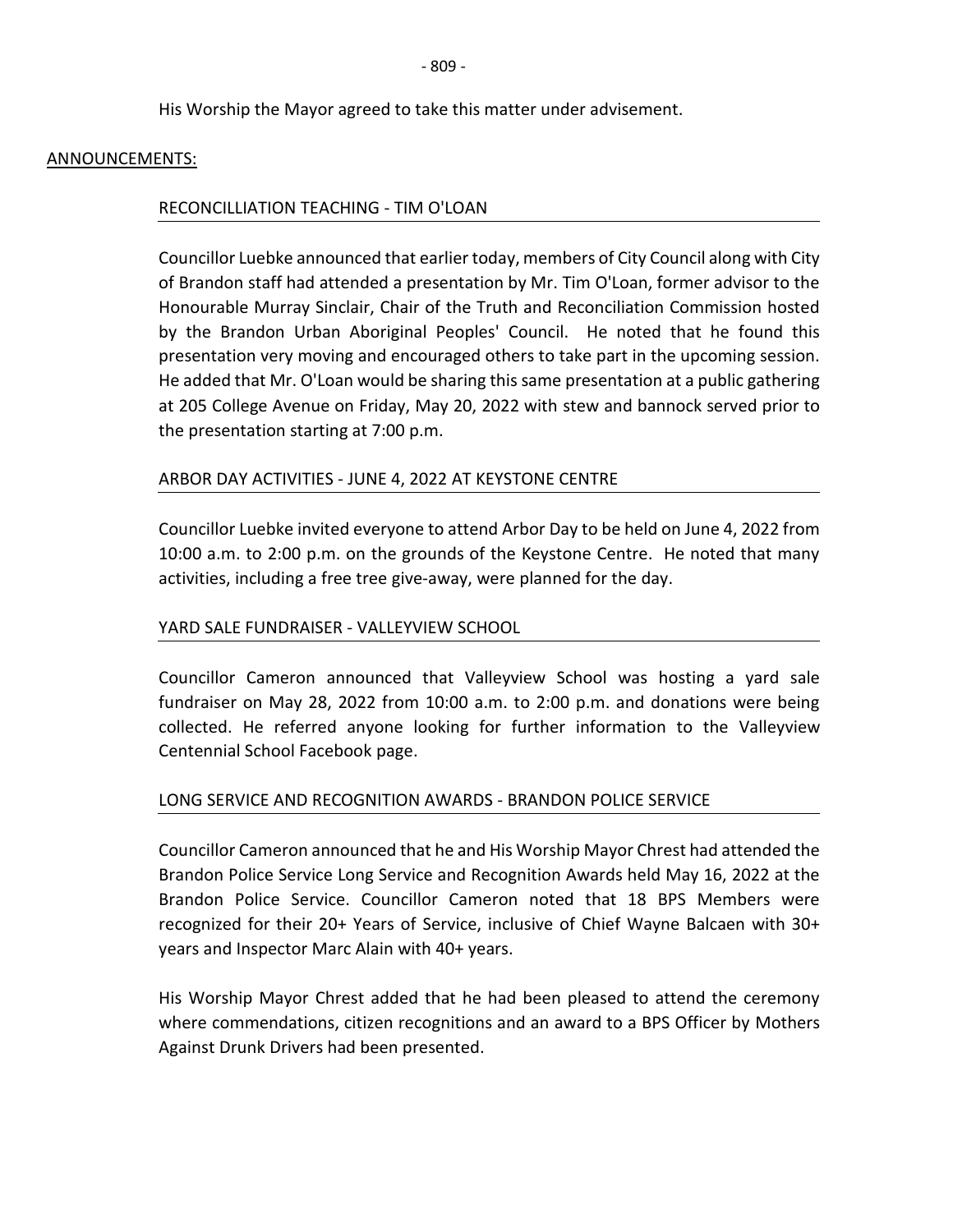#### GENERAL BUSINESS:

## (A) RECOMMENDATIONS OF THE DOWNTOWN WELLNESS AND SAFETY TASK FORCE

City Council considered a report from the Chair of the Downtown Wellness and Safety Task Force dated May 3, 2022 with respect to the above.

#### Luebke-Desjarlais

1530 That the Downtown Ambassador program proceed, at a maximum cost of \$10,000 as included in the Urban Renewal operating budget within the adopted 2022 Financial Plan;

> and further, that twenty (20) benches, removed in 2020, be re-deployed in different locations in the downtown, some in public spaces and the remainder to be placed after additional community consultation by Administration;

> and further, that the City purchase eleven (11) new refuse/recycling bins to add to the nineteen (19) purchased in 2021 and place the 30 total throughout downtown, at a maximum cost of \$10,665 funded from the Urban Renewal operating budget, included in the adopted 2022 Financial Plan;

> and further, that a graffiti management program be piloted at a maximum cost of \$25,000 funded from the Urban Renewal operating budget, included in the adopted 2022 Financial Plan;

> and further, that a spring to fall public space maintenance program be piloted at a maximum cost of \$27,000 funded from the Urban Renewal operating budget, included in the adopted 2022 Financial Plan, and if successful, funds be considered in 2023 for the full year program;

> and further, that the City start a bi-annual community clean street program and that the first event happen in early 2022 at a cost of \$4,500 for both events funded from the Urban Renewal operating budget, included in the adopted 2022 Financial Plan;

> and further, that the City rehabilitate downtown sidewalks in 2022 to a maximum cost of \$50,000 funded from the Capital Development Reserve, as included in the adopted 2022 Financial Plan under downtown infrastructure projects;

> and further, that Administration investigate and pilot portable washrooms in the downtown for 24/7 use as well as establishing partnerships to clean the portable washrooms daily in 2022, and report back to Council prior to 2023 budget deliberations on their effectiveness;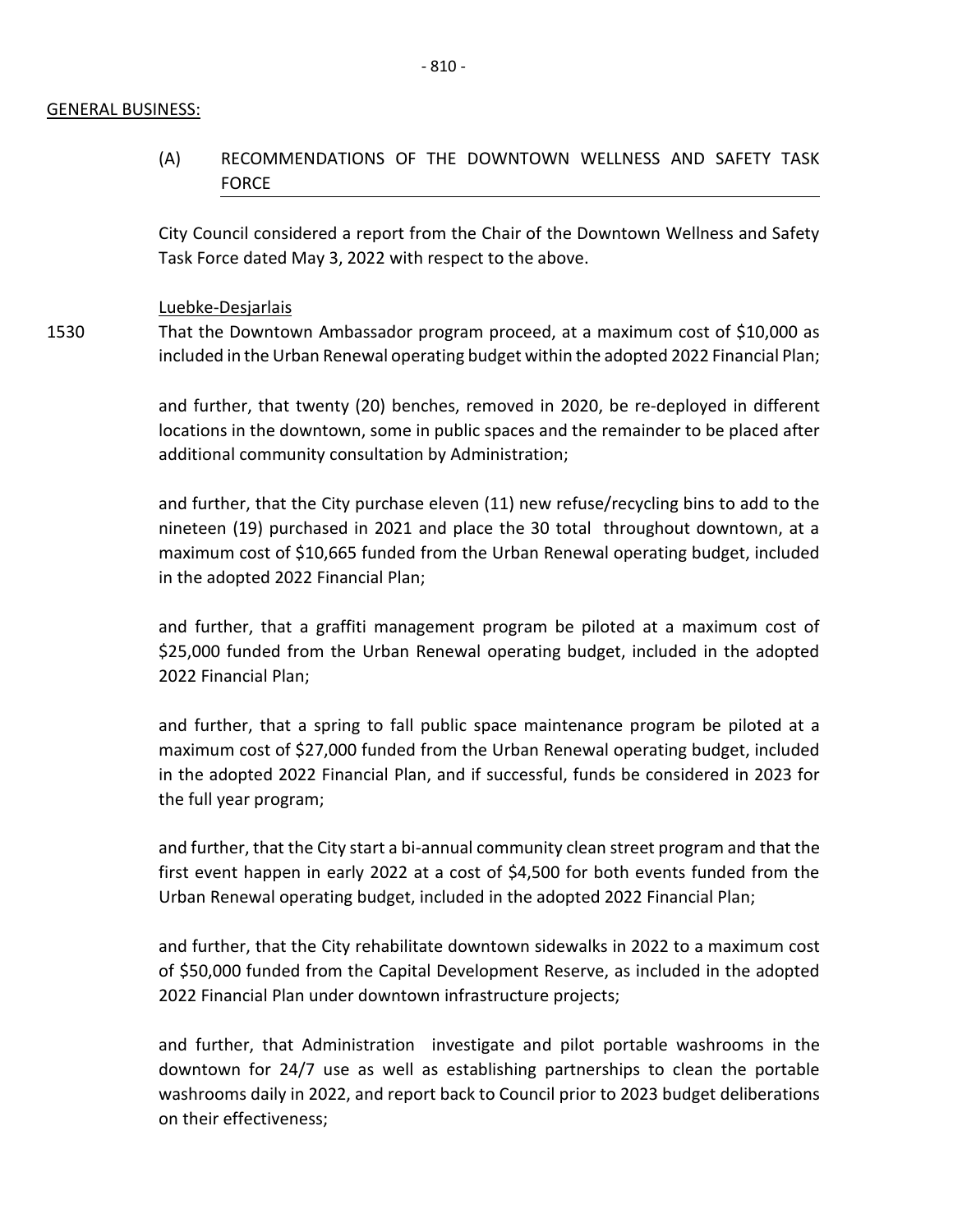and further, that Administration reports back to Council on a holistic plan for downtown public washrooms prior to 2023 budget deliberations;

and further, that the City adds a four-month security patrol unit dedicated to Princess Park and the Kristopher Campbell Skate Park to collect data to inform potential future investments into vandal-proofing the Princess Park washrooms, funded from the Urban Renewal operating budget, included in the adopted 2022 Financial Plan;

and further, that Administration investigates enhancing lighting in the downtown area to improve safety and security and report back to Council prior to 2023 budget deliberations;

and further, that Administration investigate and pilot a sharps enhancement program for downtown to increase access to sharps disposal sites at a maximum cost of \$8,800 funded from the Urban Renewal operating budget, included in the adopted 2022 Financial Plan, and report back to Council prior to 2023 budget deliberations on their effectiveness. CARRIED.

### (B) COUNCIL CHAMBER AUDIO/VISUAL PROJECT

Submitted for consideration was a report from the Director of Legislative Services dated May 5, 2022 with respect to the above.

### Cameron-Frangi

1531 That a maximum of \$50,000, be transferred from the Information Technology Reserve to the Council Expenses operating account to fund the upgrade to the Council Chamber audio/visual system. CARRIED.

### (C) REVIEW OF ANIMAL CONTROL BY-LAW NO. 5900

City Council considered a report from the Chief of Police dated April 22, 2022 with respect to the above.

### Desjarlais-Chaboyer

1532 That the report to amend the Animal Control By-law No. 5900 be received;

> and further that the Brandon Police Service Traffic/By-Law Section work with Legislative Services to prepare an updated Animal Control By-Law and Fee Schedule. CARRIED.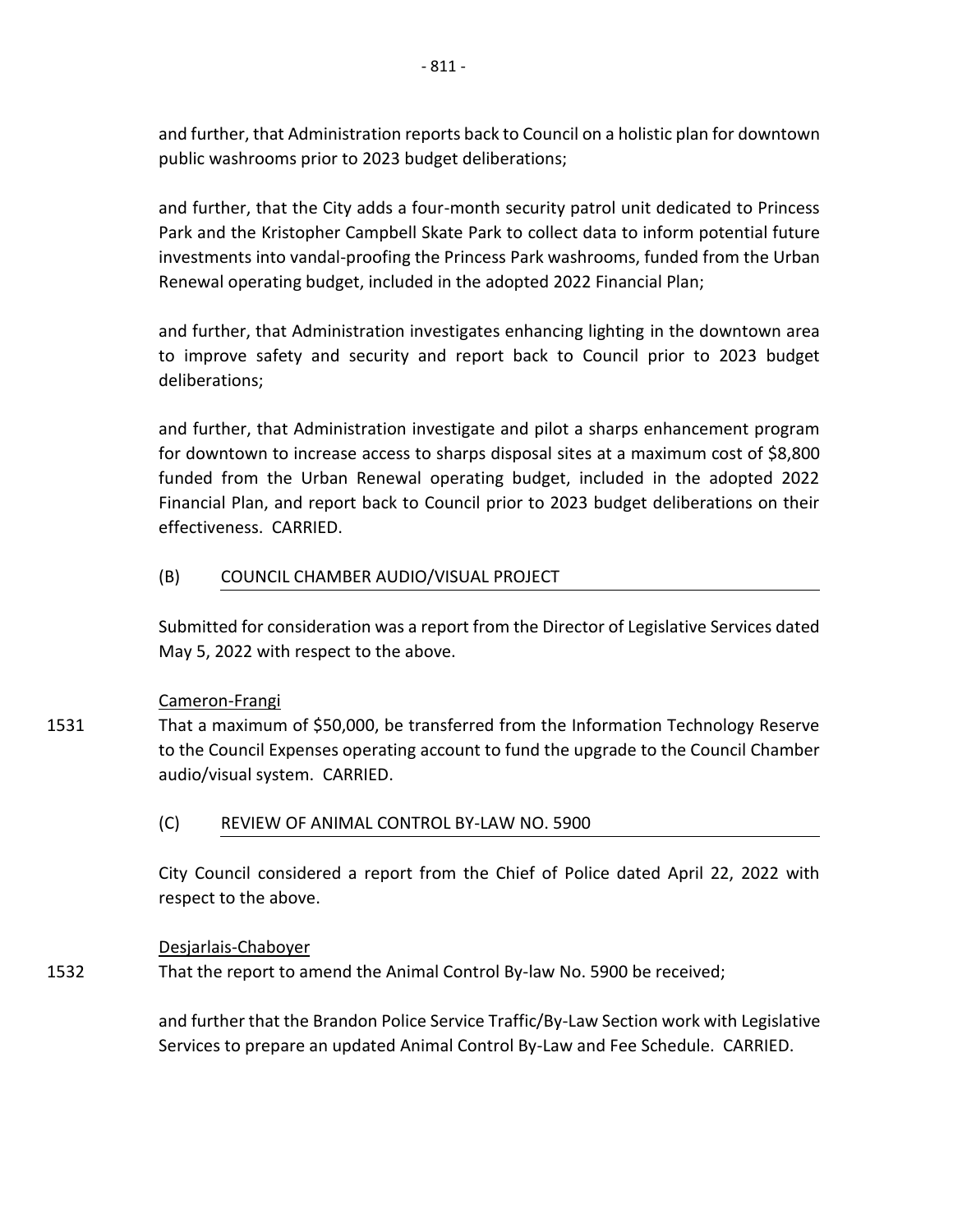(D) TENDER - CONTRACT E1 - RESEARCH STATION DITCH

Considered was a report from the Engineering Services Department dated May 9, 2022 with respect to the above.

### Fawcett-Parker

1533 That the low bid submitted by Hodgson Construction Inc. to carry out 2022 Contract E1 – Research Station Ditch, as per Tender and Specifications, at a cost of \$224,829.45 (net of GST) be accepted;

> and further, that \$250,000 be authorized to be expended from the Diking and Flood Control Reserve for the project. CARRIED.

### (E) INTERIM APPOINTMENT TO THE POVERTY COMMITTEE

Submitted for consideration was a report from the Legislative Services Office dated May 6, 2022 with respect to the above.

### Luebke-Chaboyer

1534 That the following interim citizen appointment be and is hereby made to the Poverty Committee for a term of office to commence immediately and expire December 31, 2023:

> Cynamon Mychasiw CARRIED.

(F) REQUEST FOR PROPOSALS - PEER REVIEW AND PREPARATION OF MUNICIPAL SERVICING STANDARDS FOR THE CITY OF BRANDON

City Council considered a report from Engineering Services dated May 10, 2022 with respect to the above.

### Fawcett-Parker

1535 That the bid submitted by Tetra Tech Canada Inc. to carry out the Peer Review and Preparation of Municipal Servicing Standards for the City of Brandon, as per the Request for Proposals, at a cost of \$213,425 (net of GST) be accepted;

> and further, that \$115,000 in additional funding be authorized to be expended from the Capital Development Reserve for the project. CARRIED.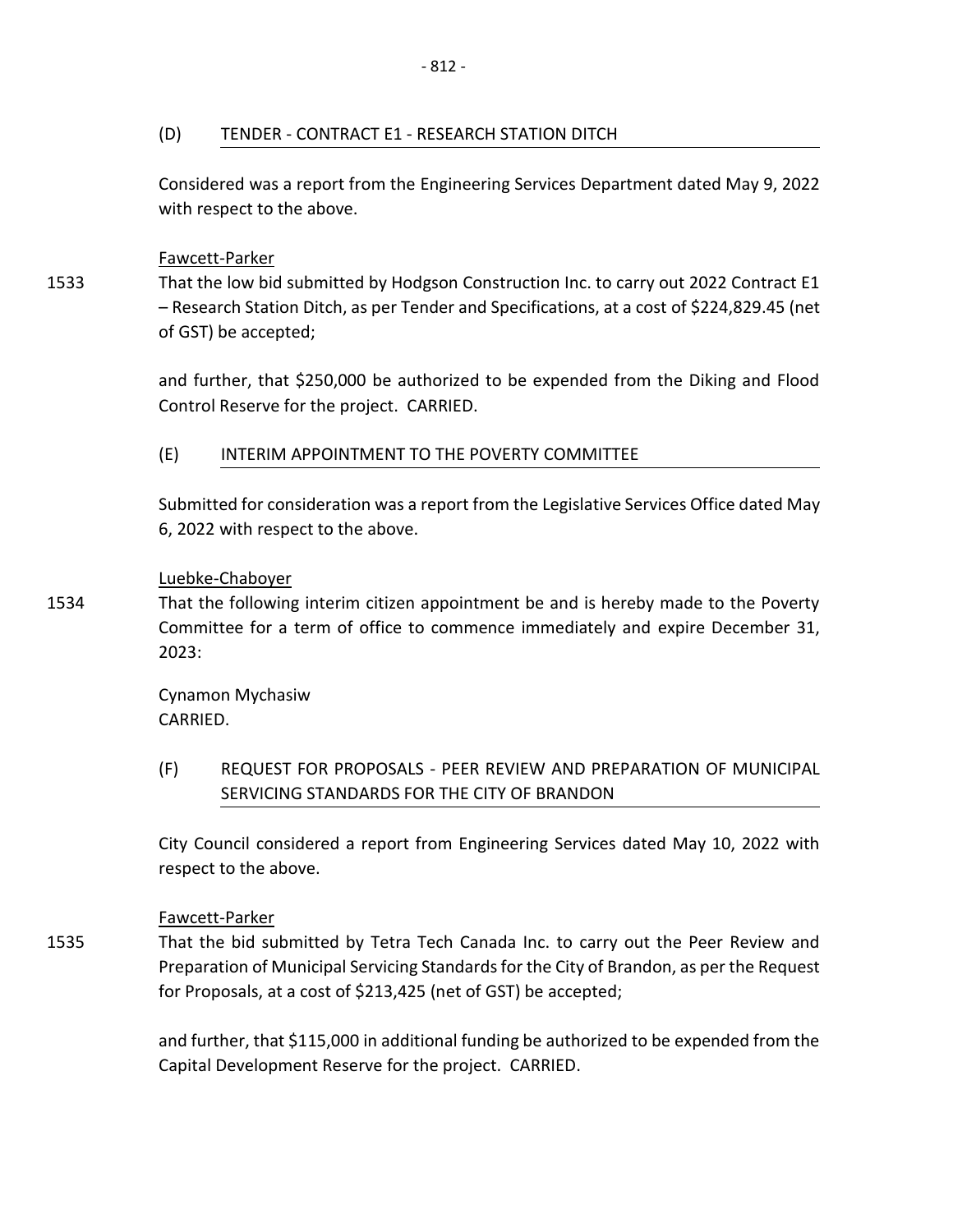### BY-LAWS:

#### NO. 7322 PRINCESS DOWNTOWN PRIORTY SITE TAX INCREMENT FINANCING AND REGULATION

Submitted for consideration was a report from the Director of Economic Development dated March 23, 2022 with respect to the above.

Desjarlais-Cameron

1536 That Princess Downtown Priority Site Tax Increment Financing By-law No. 7322 be read a second time. CARRIED.

#### Desjarlais-Chaboyer

1537 That the by-law be read a third and final time. CARRIED.

> In accordance with Section 137 of The Municipal Act, a recorded vote was taken on the motion to give By-law No. 7322 third reading.

| FOR                             | <b>AGAINST</b> |
|---------------------------------|----------------|
| <b>Mayor Rick Chrest</b>        | Nil            |
| <b>Councillor Shawn Berry</b>   |                |
| <b>Councillor Shaun Cameron</b> |                |
| Councillor Jan Chaboyer         |                |
| <b>Councillor Barry Cullen</b>  |                |
| Councillor Kris Desjarlais      |                |
| <b>Councillor Jeff Fawcett</b>  |                |
| <b>Councillor Sunday Frangi</b> |                |
| <b>Councillor Bruce Luebke</b>  |                |
| <b>Councillor Glen Parker</b>   |                |
|                                 |                |

#### Desjarlais-Luebke

That the regulation to establish pre-approved site specific conditions (SITESREG-001) to support By-law No. 7322, be approved;

and further, that Administration be authorized to execute the associated agreements required to protect the City's interests in accordance with any procedures, policies, bylaws and Acts. CARRIED.

1538